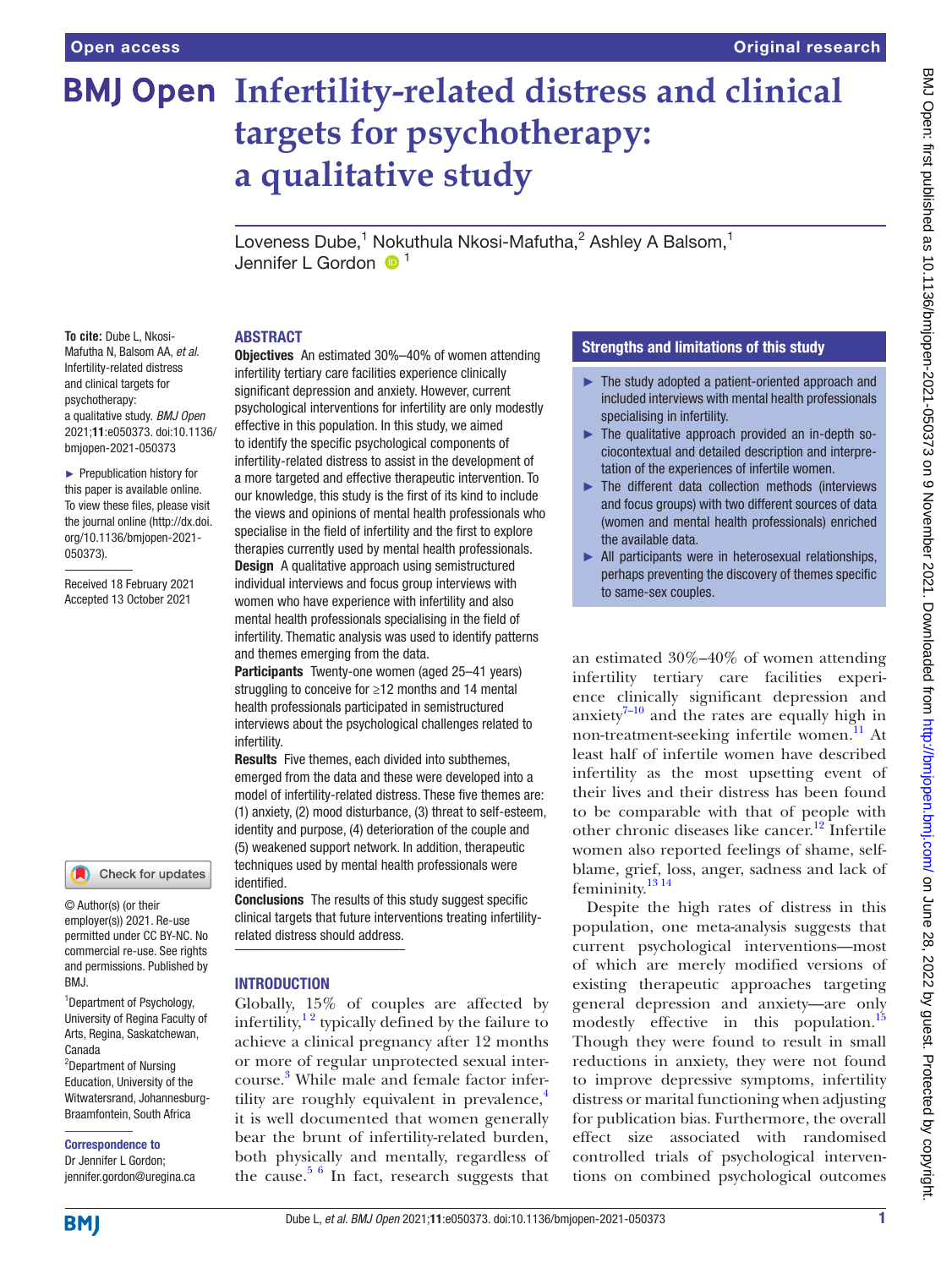was non-significant and efficacy was not found to differ according to intervention type. There is therefore a great need to develop a new psychological intervention that is more effective in reducing infertility-related distress. We propose to do so by starting with a careful look at the specific clinical targets that an infertility-specific intervention should address. The purpose of the current study was, therefore, to identify the unique psychological challenges faced by women struggling with infertility as well as identify other psychotherapeutic approaches that have yet to be used in the treatment of infertility-related distress. We therefore aimed to interview both women themselves and mental health professionals who specialise in treating this population. An inductive approach was then taken to identify the major themes and subthemes characterising infertility-related distress as well as to identify the major therapeutic approaches used by mental health professionals in treating this condition. To our knowledge, this study is the first of its kind to explore the unique psychological challenges faced by women struggling with infertility through the eyes of the mental health professionals who specialise in this field. Furthermore, it is the first to explore the current therapies applied by mental health professionals in treating infertility-related distress.

# **METHODS**

#### Study design

This study employed a qualitative approach using semistructured interviews to explore the experiences of women and mental health professionals. The qualitative approach was chosen with the aim of providing in-depth detailed description and interpretation of the psychological challenges faced by infertile women.<sup>16</sup>

#### Patient and public involvement

A panel of six women who were not study participants and who had experience with infertility collaborated with the researchers at two stages in this research. First, at the development of semistructured interview guides and second, during the final stages of data analysis in the naming of the themes and subthemes.

#### Participants and sampling

The target population included (1) women who were experiencing either primary or secondary infertility, and (2) mental health professionals specialising in the field of infertility. Purposive and snowball sampling strategies were used to recruit both women and mental health professionals[.17](#page-11-4) To recruit women, flyers were posted in a local fertility clinic and an advertisement was posted on the Facebook page of a local infertility support group. Eligible participants were 18 years or older and had personal experience with infertility.

Eligible mental health professionals included Masters and PhD-level clinical psychologists, counselling psychologists, and social workers throughout Canada and the USA who had a self-reported specialisation in infertility.

# Box 1 Example of questions from the semistructured interview guides

# <span id="page-1-0"></span>Women with infertility

- What are the daily emotional challenges that you face as you have struggled to conceive?
- ► Throughout the whole process, when have things been the hardest for you?
- ► What have your interactions with the medical community been like throughout your fertility struggles?
- ► What have your interactions with your family and friends been like throughout your fertility struggles?

# Mental health professionals

- In your experience, what are the most common/specific challenges or symptoms that women present with and seek help for?
- ► In your practice, what techniques or therapeutic approaches have you found to be most helpful in helping women struggling with infertility?

Eligible mental health professionals were identified via a broad internet search of clinicians affiliated with or endorsed by an infertility clinic, and clinicians in private practice advertising a specialisation in infertility. Those identified through the search were invited via email to participate.

#### **Setting**

Face-to-face interviews and focus group discussions were conducted at the research site at the University of Regina. Other interviews were conducted over the phone.

#### Data collection

Data were collected using two semistructured interview guides (one for women and one for mental health professionals). The first interviews were pilot tests in order to refine the interview guides and the data were included in the analysis. [Box](#page-1-0) 1 shows an example of questions included in both interview guides. Demographic infor-mation was collected via an online survey in Qualtrics<sup>[18](#page-11-5)</sup> for women with infertility and at the start of the phone interview for mental health professionals. Focus group discussions for female participants were chosen as a preferred method of data collection as they encourage participants to explore topics that are seldom discussed,<sup>[19](#page-11-6)</sup> though the option of an individual interview was provided for those preferring to maintain privacy. Telephone interviews were conducted only when face-to-face interviews were not logistically possible. All mental health professional interviews were conducted by phone. Data for both women and mental health professionals were collected until saturation was achieved (ie, new information was no longer generated).

Focus group interviews lasted 2 hours and individual interviews (face-to-face and telephone) lasted between 40 and 60 min. Two moderators were present during focus group interviews, one facilitating the discussion, and the other as an observer and note-taker. LD conducted all individual interviews with women. The length of each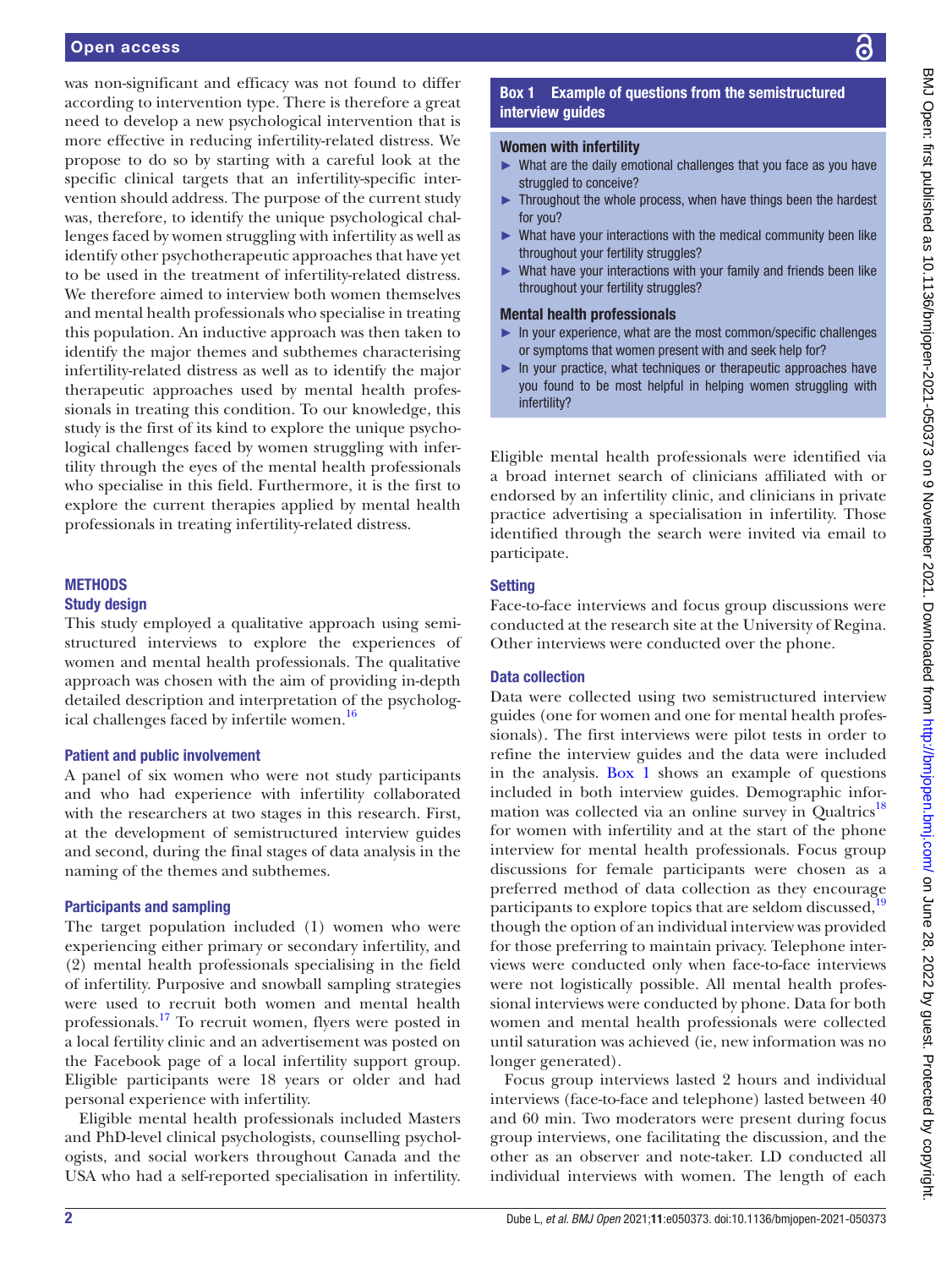professional interview ranged from 30 to 100 min, with an average of 60 min. Member checking was achieved by paraphrasing and summarising the participant's contributions during focus groups and interviews. The researchers took field notes, and all interviews were audio-recorded and transcribed for thematic analysis.

# Data analysis

We followed the Consolidated criteria for Reporting Qualitative studies to comprehensively report on important features of a qualitative study. $20$  Preliminary data analysis was concurrent with data collection and was conducted independently by LD and NN-M. This analysis provided a means of determining data saturation through consensus from both authors. The main data analysis was conducted independently by two authors, LD and NN-M. JLG acted as an auditor of the data. Interview transcripts for women and for mental health professionals were analysed separately before comparing the emerging themes from the two groups. Disagreements in the analysis process were discussed and resolved by consensus. We adapted the phases of theme development as described by Vaismoradi  $et\ a^{\mu}$ <sup>th</sup> to enable us to do a thematic analysis that also resonates well with the steps of qualitative content analysis. The thematic analysis was conducted in four phases, including initialisation (reading transcriptions and highlighting meaning units, coding and looking for abstractions in participants' accounts, writing reflective notes, classifying and comparing), construction (labelling, translating and transliterating, defining and describing, immersion and distancing), rectifying (relating themes to established knowledge, stabilising), and finalisation (developing the storyline).<sup>[16](#page-11-3)</sup> Final decisions about the naming of themes and subthemes were made in collaboration with the panel of women who had helped prepare the interview guides, mentioned above. Although we used different data sources (women and professionals) and data collection techniques (individual vs focus group interview), we compared the themes emanating from the two data sources. As the same themes related to both participant groups' experiences emerged in the analysis, it was decided that the results from both data sources and data collection methods would be merged, where applicable. NVivo (V.12) software was used to facilitate data management, coding and analysis (QSR International,  $2019$ .

#### RESULTS

Thirty-three women responded to the call for research participants and met eligibility criteria. Two focus groups of four participants each, seven individual face-to-face interviews and six individual telephone interviews were conducted. After 21 women had been interviewed, data saturation was achieved, and data collection was stopped. [Table](#page-2-0) 1 shows the demographic characteristics of the female participants.

<span id="page-2-0"></span>

| Table 1 Participant characteristics |                  |                |
|-------------------------------------|------------------|----------------|
|                                     | <b>Frequency</b> | % or mean (SD) |
| Age (years)                         |                  |                |
| $25 - 30$                           | 4                | 19             |
| $31 - 35$                           | $\overline{7}$   | 33             |
| $36 - 40$                           | 6                | 28             |
| >41                                 | $\overline{2}$   | 10             |
| Not reported                        | 2                | 10             |
| Education                           |                  |                |
| University degree                   | 15               | 71             |
| High school diploma                 | 5                | 24             |
| Not reported                        | 1                | 5              |
| <b>Marital status</b>               |                  |                |
| Married                             | 17               | 81             |
| Single but cohabiting               | $\overline{2}$   | 10             |
| Single/never married                | 1                | 5              |
| Not reported                        | $\overline{1}$   | 5              |
| Combined household income (\$C)     |                  |                |
| 113 000 and greater                 | 16               | 76             |
| 90-112 999                          | 2                | 9              |
| 70-89 999                           | 1                | 5              |
| 35-49 999                           | 1                | 5              |
| Not reported                        | 1                | 5              |
| Ethnicity                           |                  |                |
| Caucasian                           | 21               | 100            |
| Pregnancies carried full-term       |                  |                |
| 0                                   | 11               | 52             |
| 1                                   | 6                | 28             |
| $\overline{c}$                      | $\overline{2}$   | 10             |
| 3                                   | 1                | 5              |
| Not reported                        | 1                | 5              |
| Currently trying to conceive        |                  |                |
| Yes                                 | 12               | 57             |
| No                                  | 9                | 43             |
| Current time trying (mean, SD)      |                  |                |
| Months                              | 23.83            | 23.8 (22.1)    |
| Have pursued fertility treatments   |                  |                |
| Yes                                 | 18               | 86             |
| <b>No</b>                           | 3                | 14             |
|                                     |                  |                |

Of the 121 mental health professionals contacted, 16 responded. Fourteen consented to participate in the study and completed the telephone interview. Eight participants were registered psychologists (four PhD and four Masters), three were registered psychotherapists (one PhD and two Masters) and three were registered social workers (Masters). All mental health professionals were women and most practitioners worked in private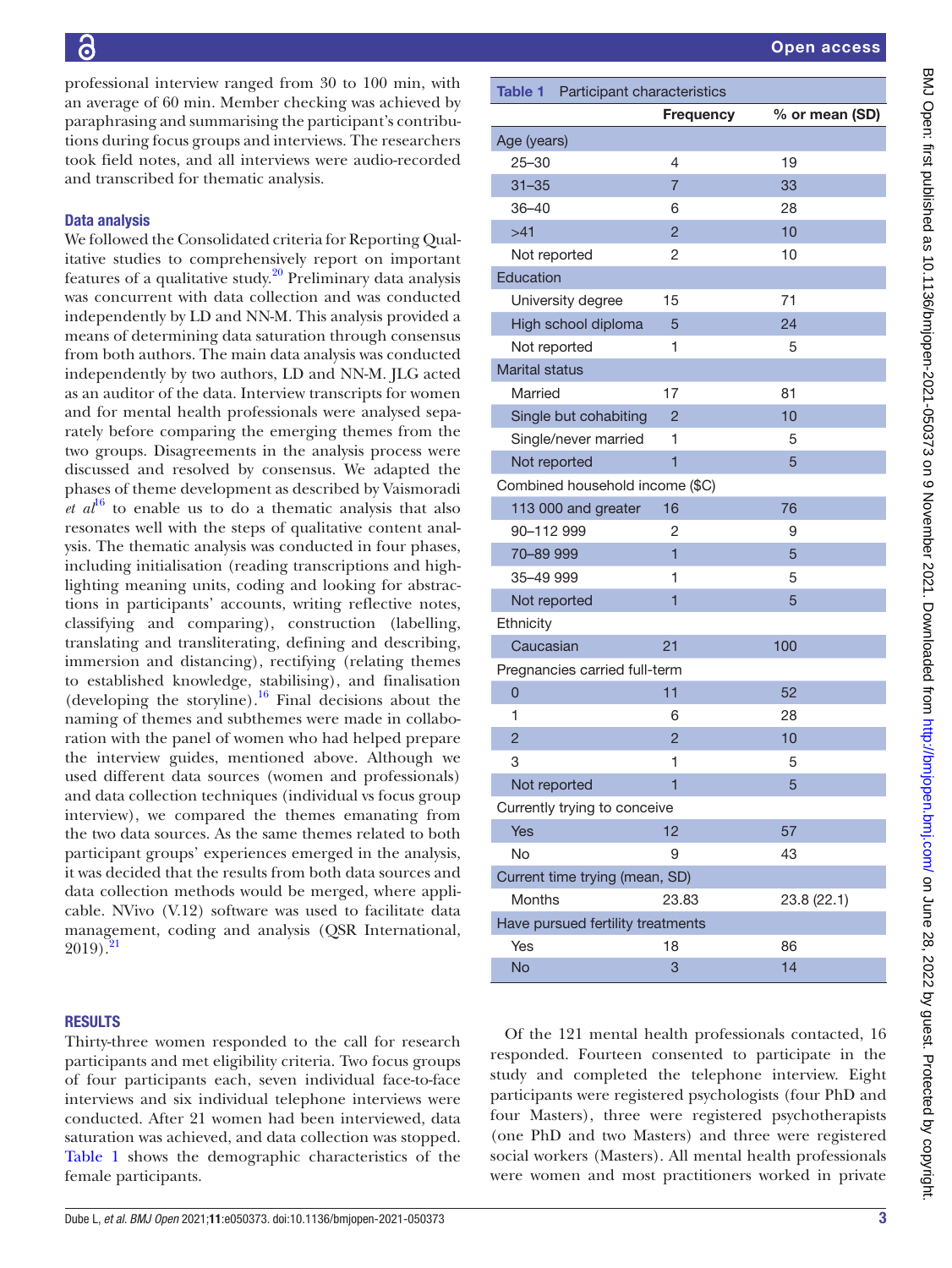

<span id="page-3-0"></span>Figure 1 Model of infertility-related distress from identified themes and subthemes/clinical targets.

practice. All had at least 2 years of experience, while 75% had at least 5 years of experience.

# Psychological experiences of women

Although data were analysed separately for women and health professionals, the themes and subthemes emerging from both groups relating to the psychological experiences of women proved to be very similar and are presented together. Findings from this study illuminated five important themes for the psychological experiences of women, which were developed into a model of infertility-related distress. These five themes are: (1) anxiety, (2) mood disturbance, (3) threat to self-esteem, identity and purpose, (4) deterioration of the couple and (5) weakened support network ([figure](#page-3-0) 1). In the following section, themes will be discussed in detail, with supporting quotations provided from different participants, referenced with the following abbreviations where needed: individual interview (II), focus group (FG) and mental health professional (MHP).

# Anxiety

Anxiety was perhaps the most highly endorsed aspect of infertility-related distress. Both the mental health professionals and women described relentless anxiety manifesting itself through multiple behaviours, described below, aimed at seeking reassurance and avoiding further distress.

# ဥ

# Anxious rumination

Women with infertility reported anxiously thinking about their infertility, often to the point of 'obsession'. Both the women and mental health professionals described women's incessant thoughts about the causes and treatment of their infertility and monitoring of their menstrual cycle and symptoms that might indicate pregnancy, to be all consuming. One woman reflected: 'I was developing a lot of anxiety and spending so much time hovering about this like it was just becoming completely all consuming' (FG). One health professional considered anxiety to be the most prominent feature of infertility-related distress:

One of the primary emotional symptoms is anxiety… rumination over the uncertainty, and anxiety sometimes about the medical procedures, anxiety related to going to the fertility clinic… Anxiety related to just not knowing. (MHP)

#### Avoidance of fertility reminders

Many women reported feeling the need to avoid activities and social events that would expose them to reminders of others' fertility, such as family gatherings where pregnant women, children and babies would be present. Women also described avoiding social media to avoid seeing pregnant persons and birth announcements:

And then all of a sudden, birth announcements… pregnancy announcements start to bother you…You don't want to go on your social media because you just don't want to see everybody having fun with their babies and their families and getting pregnant…and you just feel like you're left behind. (II)

Mental health professionals also reported this avoidance as a frequently observation. "Everything and everyone can be very triggering," said one. Both women and professionals linked this avoidance of potentially triggering social situations with a gradual increase in social isolation and distancing from once close friends and family members.

# Narrowed focus on fertility-related activities

It was mostly mental health professionals who made observations related to this subtheme by mentioning that, over time, women would increasingly focus on their attempts to conceive at the cost of their previously enjoyed activities. Events and plans would be put on hold for the sake of their treatments or 'in case' they became pregnant. The professionals also explained that, over time, getting pregnant often became the topic of every conversation within a couple and all actions and activities were solely focused on conceiving and the next steps in the process:

Fertility treatment becomes everything, it consumes their everyday life…A tendency for couples going through fertility [treatments] or struggling with infertility is that that's all they talk about, fertility and next steps. (MHP)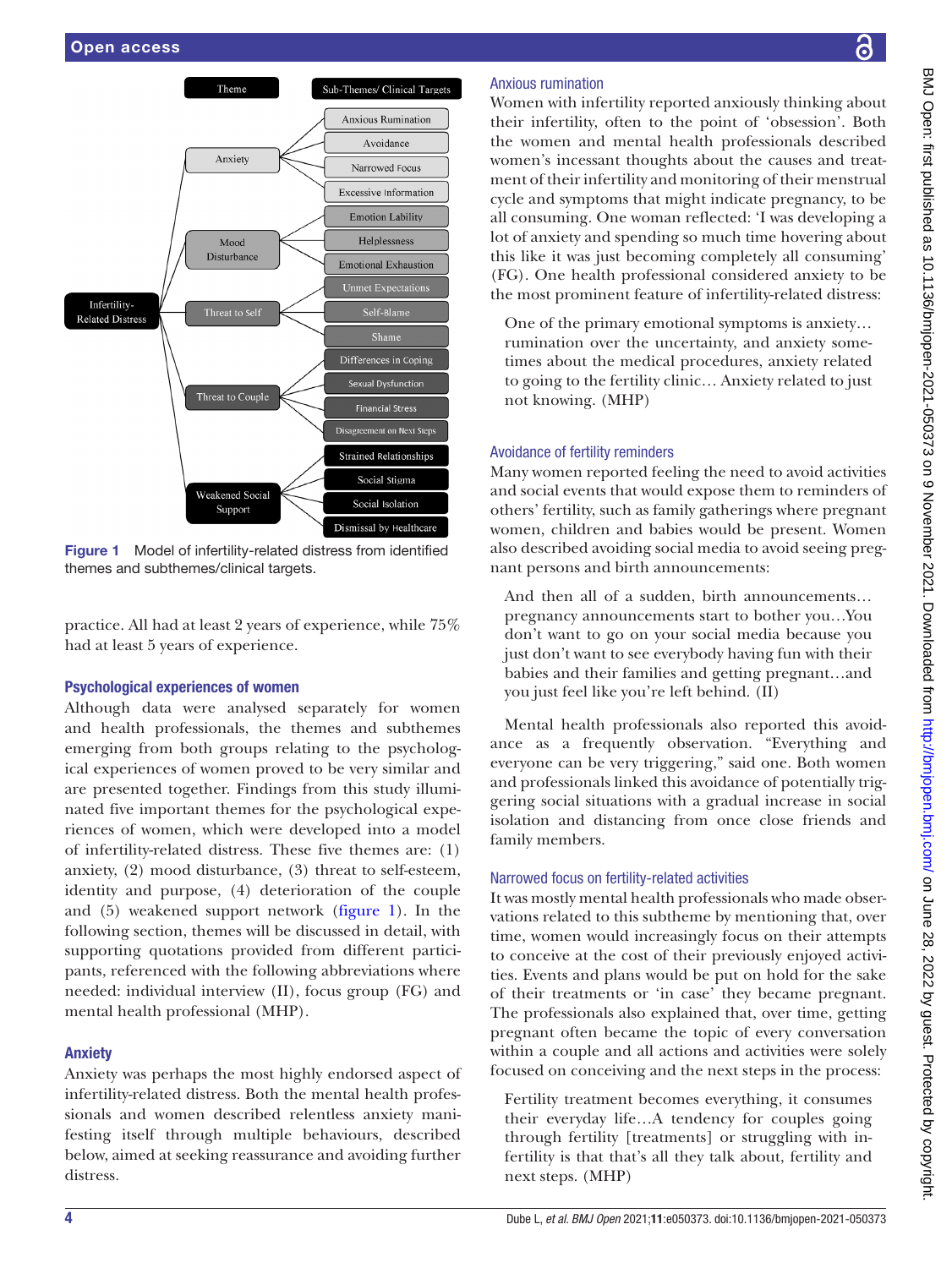Relatedly, one woman explained that the scheduling of fertility treatments often made it difficult to plan:

I hate that I can't plan stuff because we are still doing IVF [in-vitro fertilisation], we have embryos that are still on ice. And so, every try is three months apart and we love to travel but it's like you can't book because you don't know when exactly that next treatment is.… It's just that lack of being able to plan. (FG)

#### Excessive information seeking

Spending an excessive amount of time seeking information about the causes and potential treatment of infertility, usually via the internet, was described by both women and mental health professionals: 'Sometimes I do see… pure obsession, it can actually look like where the person is frantically researching online repeatedly for explanation as to why they haven't gotten pregnant' (MHP). Health professionals also voiced concerns that this constant searching for answers was potentially harmful for women as the information they obtained was often of questionable validity.

# **Summary**

Every woman and health professional interviewed emphasised elements of anxiety related to infertility. Women who had undergone fertility treatments related their anxious rumination to the success of the many procedures involved in the treatment process while women who had only struggled to conceive without medical intervention reported being very focused on the different phases of their menstrual cycle, identifying signs of fertility and looking for signs that a cycle was positive. This excessive mental energy devoted to all things infertility, coupled with a desire to avoid witnessing evidence that others are conceiving without difficulty, resulted in a decreased engagement in previously enjoyed activities and an increase in social withdrawal. Anxiety as a theme was more prominent in focus groups and face-to-face interviews when compared with interviews conducted over the phone. We hypothesise that perhaps researchers were better able to build rapport in face-to-face interactions, allowing women to feel more comfortable sharing their challenges.

# Mood disturbance

This theme captured women's experience of enormous fluctuations between positive and negative emotion, eventually leading to complete exhaustion and, in some cases, depression.

# Emotional lability

As common as the confirmation of anxiety was the description of infertility as an 'emotional rollercoaster': at the start of each cycle, hope and excitement would build, only to be met with extreme disappointment and grief following each negative test or miscarriage:

Every month, you go through this cycle of excitement or hope and then followed by no success… You get depressed, you get very discouraged or very down… and then you think, 'Oh, I'm not going to invest any more energy', but then just by nature, you do. And then you get hopeful and excited again, and you just go through this rollercoaster of emotions that way. (II)

Women who had undergone fertility treatments explained that their mood was highly dependent on the outcomes of each step in fertility treatments: ultrasounds, egg retrieval and embryo transfer. Some women also reported that the hormones taken for infertility exacerbated their emotional lability: 'The hormones that they have you on wreak havoc with my entire being, I felt crazy' (FG 2). Other women reported being overly sensitive or irritable in their daily lives because of their high stress levels, directly related to their struggles to conceive.

#### Helplessness

Several women stated that one of the biggest challenges related to infertility was the feeling of being completely helpless in the process of trying to conceive. Women reported feeling extremely frustrated by their lack of control over the outcome of any given cycle. One woman participating in a focus group lamented: 'One of the hardest aspects is the helplessness that I feel…because most of the things in my life—it's like okay, you do A B C D and you get this outcome but with this there's just no guarantees.'

One participant explained that the sense of a lack of control over the process led her to even contemplate not taking her medication so that she could at least have 'some sense of control over destiny'. Women also expressed frustration at the lack of information and choice regarding their treatment options: 'I feel like they have a very set order [in fertility clinics but] they are not going to tell you why this is the order in which they do things' (FG). Mental health professionals similarly remarked that women were given little opportunity to determine the course of their treatment in medical settings.

#### Emotional exhaustion

Female participants reported that the constant alternation between hope and despair, along with their feelings of helplessness, led them to become emotionally drained. One woman explained that fertility treatments had drained her to the point of requiring a mental health break from work: 'I went to the doctor and I said to her, 'I need to get off work, I need to be on stress leave because I can't do this anymore'' (II). Another woman recalled a time when she had 'hit rock bottom' and became suicidal because of her difficulties conceiving.

# **Summary**

Nearly all women reported that their mood dipped at certain points throughout their cycle each month, particularly after a negative outcome. Feelings of complete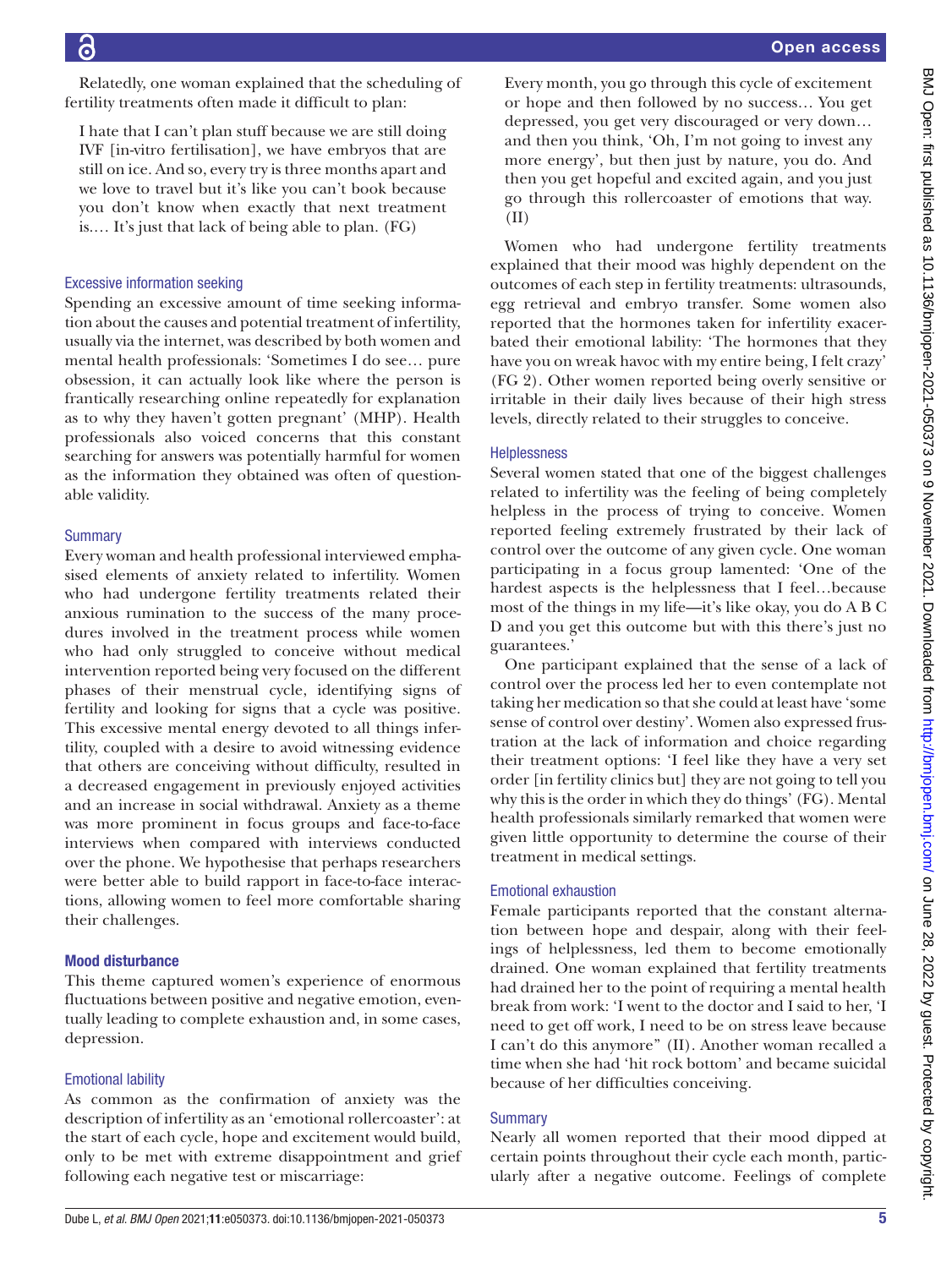#### Open access

helplessness over the process and outcome of each cycle were also very prominent. A smaller subset of women, however, related the constant up and down from hope to despair to the development of emotional exhaustion and what sounds like clinical depression.

#### Threat to self-esteem, identity and purpose

This subtheme captured women's reports that infertility had contributed to a questioning of their identity and negative internal dialogue about their worth and the worth of their life in the absence of motherhood.

#### Unmet expectations for self and one's future

Many of the women reported an enormous sense of loss as they reflected on their childhood dreams of being a mother. One woman remembered:

When I was a kid, I wasn't dreaming about being a doctor or vet or thinking about the perfect wedding, I was thinking about being a mom. And it was just a sense that the vision of what I had for my future wasn't possible. (FG)

Mental health professionals added that for many women, motherhood was so closely tied to their identity as a woman that their infertility diagnosis threatened their very sense of who they were as a person:

The number one thing that I see and can identify hands down is there is an attack on their identity and their sense of self, the narrative that they believed about who they were, what their reproductive story was, and they feel very shattered from that because this story is not playing out. (MHP)

Health professionals also reported that women having to pursue third-party reproduction also grieve the loss of pregnancy in the case of surrogacy, and the loss of genetic connection to their child in the case of egg donation.

# Self-blame

Several women reported believing that they were partly to blame for their infertility, particularly among women with female factor infertility: 'You have to deal with the mental aspect of knowing…that I was the reason that we didn't have kids… If [my husband] was with someone else, he could be having those kids' (II). Women also reported that they tended to question whether any of their behaviours might be contributing to their diagnosis or a failed cycle. One woman, a long-distance runner, recalled: 'A few of my IUIs [intrauterine inseminations] were right after doing a very long race and so I felt like maybe that's why it didn't work. I was blaming myself that it didn't work' (FG). Mental health professionals corroborated these reports.

# Shame

Many women reported feeling ashamed of their diagnosis of infertility, seeing themselves as 'broken', leading them to keep their struggles a secret or to share with only a few close others: 'If I had cancer, it would have been open,

and we could have talked about it and my community would have supported me. But when it's infertility, you feel different, isolated, and embarrassed, and ashamed' (II). Mental health professionals echoed the same sentiment, highlighting the difference between how infertility was perceived compared with other medical conditions.

#### **Summary**

Within this theme, we see that infertility often triggers an existential crisis of sorts: a profound questioning of what it means to be a woman in the absence of fertility and the potential for motherhood. Women were left wondering what their lives would look like and what value it might have if motherhood was never achieved. This seems to be particularly the case for women who reported having wanted to be a mother since childhood.

# Deterioration of the couple

As one mental health professional reported, some relationships were strengthened by the process of struggling to conceive while others suffered to the point of divorce. The following challenges, however, appeared to be common even among couples whose relationship was strengthened overall.

#### Partner differences in coping

Women described their frustration related to differences in coping between themselves and their partners. It appears that women often took a more active role and expressed their emotions more openly than their partners, leading them to perceive their partners as being less emotionally invested in the goal of conceiving:

It makes me feel like I'm the one that's always worrying and stressing and thinking about things and making appointments and tracking my cycle and kind of carrying the burden in a way…He's just kind of very laid-back about the situation…it gets a little frustrating for me. (II)

Another woman reflected on her and her husband's different ways of coping with grief following a miscarriage:

The first time the miscarriage happened, my husband kind of grieved separately because he didn't want to grieve in front of me because he thought that it wouldn't help how I was doing with it…so I just thought like, 'Hey, we had a miscarriage, and he's fine.' (II)

Mental health professionals agreed that many challenges within the couple related to partners not 'processing' events surrounding infertility at the same pace.

# Negative impact on couple's sex life

Women commonly reported a deterioration of the couple's sex life because, over time, the purpose of sex became solely to achieve conception rather than intimacy or enjoyment: 'it just seems like work' (II). One mental health professional described sex as becoming 'transactional' in nature and reported that women often found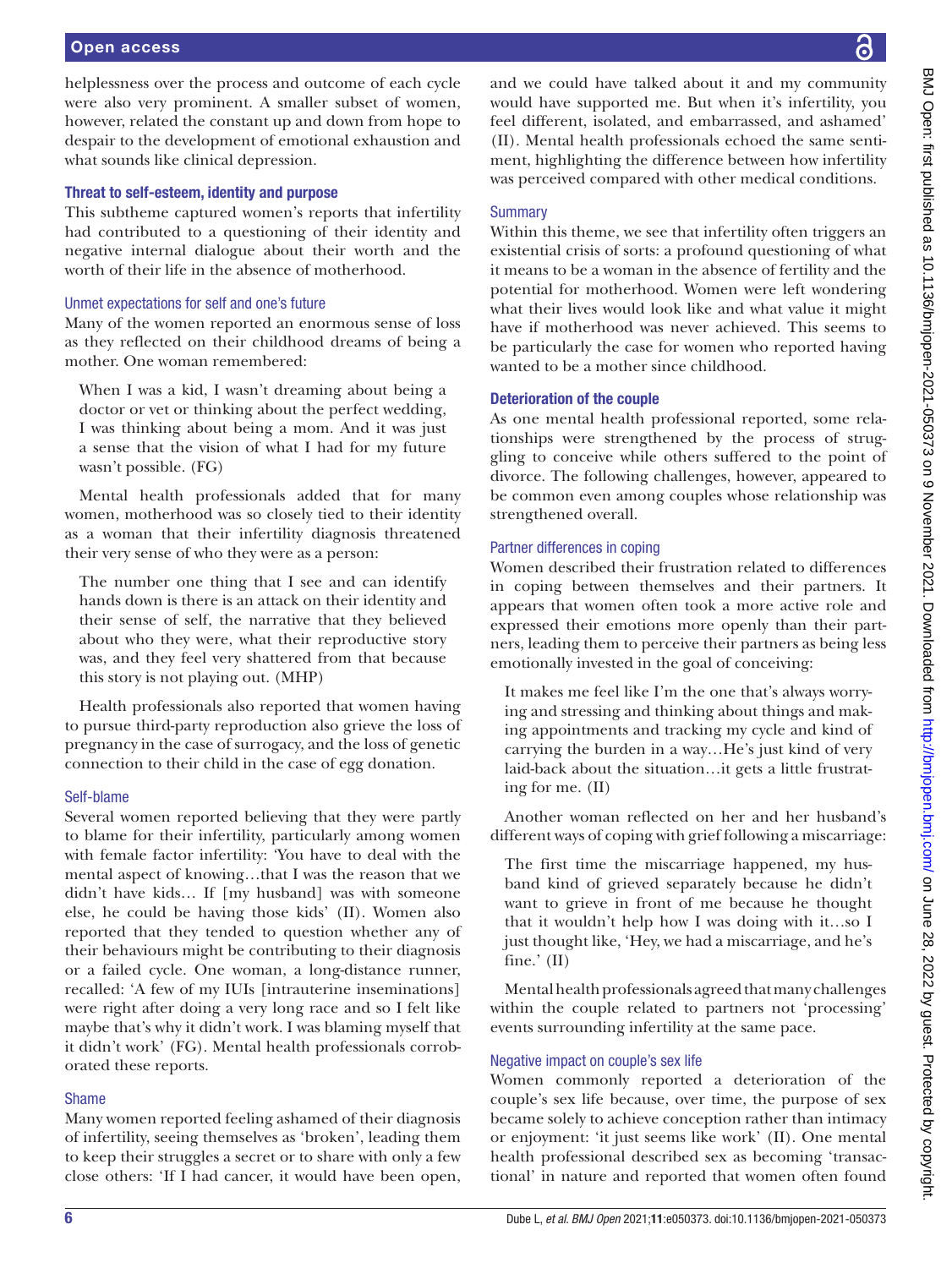it difficult to engage without thinking about the goal of conceiving.

# Stress related to financial burden of fertility treatments

Given the high costs of fertility treatments, for the most part not covered by medical insurance, women reported that strained finances became a prominent topic of conversation among couples pursuing assisted reproductive technologies:

Conversations around the cost of everything just because that puts a lot of strain on our relationship… How can we afford it?…How can we make it work? We don't really have time to wait and save up for this, we just have to figure it out now. (FG)

Concerns about finances would also lead to stressful discussions around the feasibility of continuing treatment. The same sentiment was echoed by the mental health professionals who described the financial strain brought on by fertility treatments as being a challenge for most couples.

# Couple disagreements on next steps

A few women reported that tension within the couple arose due to differences in opinion about next steps to take in trying to conceive: 'I got divorced because… I think he was done before I was, he just didn't want to do it anymore' (FG). One woman recalled that she and her husband went into a doctor's appointment with very different intentions and expectations, which led to conflict afterwards:

I went in thinking like, 'Okay, we're going to get the information and move forward.' He went in thinking, 'Okay, I'm going in to get the information and then make a decision on that.' So, we were on different pages going in. (II)

# **Summary**

While a few women reported that their relationships were strengthened overall because of going through the challenges of infertility together, all women referred to some difficulties within the couple at one time or another. A subset of women reported that their relationship had been severely tested (or severed) by their struggles with infertility and these serious conflicts seemed to be primarily related to differences in opinion regarding next steps to take regarding treatment.

# Weakened social support network

The theme of weakened social support networks highlights female participants' struggles with their loved ones due to stigma and lack of education surrounding infertility. Women also reported that their experiences were often dismissed by health service providers.

# Strained relationships with friends and family

Women explained that relationships with friends and family were often strained in the context of infertility, in

part due to the barrage of unhelpful comments and questions they received from well-meaning loved ones. One woman explained why she felt that she could not open up to her friends about her infertility:

I have a lot of friends who mean well, and they just keep saying it'll happen…I just don't know what they want me to say to that… I feel like if I talk to them about it, they're just gonna be like, 'Oh just stay positive'. (FG)

Several women reported that their family members often showed a lack of understanding about the emotional pain they were experiencing, even when they were open with them about the challenges they were facing: 'All my mom said was that I was a b\*\*\*\* that Christmas. And so, there was just no understanding' (FG). Participants also struggled with feelings of envy, jealousy and resentment towards friends or family who had conceived easily, which also contributed to distance with once close loved ones:

The relationship with my brother is still pretty strained. Him and his wife actually ended up getting pregnant five weeks before I did, and they only tried for a couple of days… and then got pregnant right away. …I felt like they didn't deserve their pregnancy because they didn't have to work for it. (II)

# Social stigma

Women reported that they perceived a great amount of social stigma related to infertility, which created anxiety around discussing it openly: 'I felt reluctant to tell friends and other people. And I still haven't told everyone in my life…just because I didn't want to be an object of pity, I didn't want anyone to think I was a barren woman' (II). Other women refrained from telling others about their infertility because they did not want to be judged by friends and family who might comment on the woman's potential role in contributing to her problems conceiving.

# Social isolation

An increase in social isolation seemed to be a consequence of several processes—women's avoidance of fertility reminders (from theme 1), their attempts to avoid unhelpful comments and questions from others, and the pressure to hide their preoccupation with their infertility: 'I feel like it kind of closed off some of my opportunities for healthy, normal socialisation…and I think to some extent, that's impeded my ability to form closer relationships with people too' (II). For example, one participant recounted avoiding get-togethers at bars or pubs in order to avoid questions about why she was not drinking alcohol:

One of the things I find really difficult about trying to conceive is you can't just go for a casual night out with friends and have drinks… I have tried going out and just drinking non-alcoholic drinks, but inevitably, someone tries to order another round or says, 'Why don't you want to do this?' (II)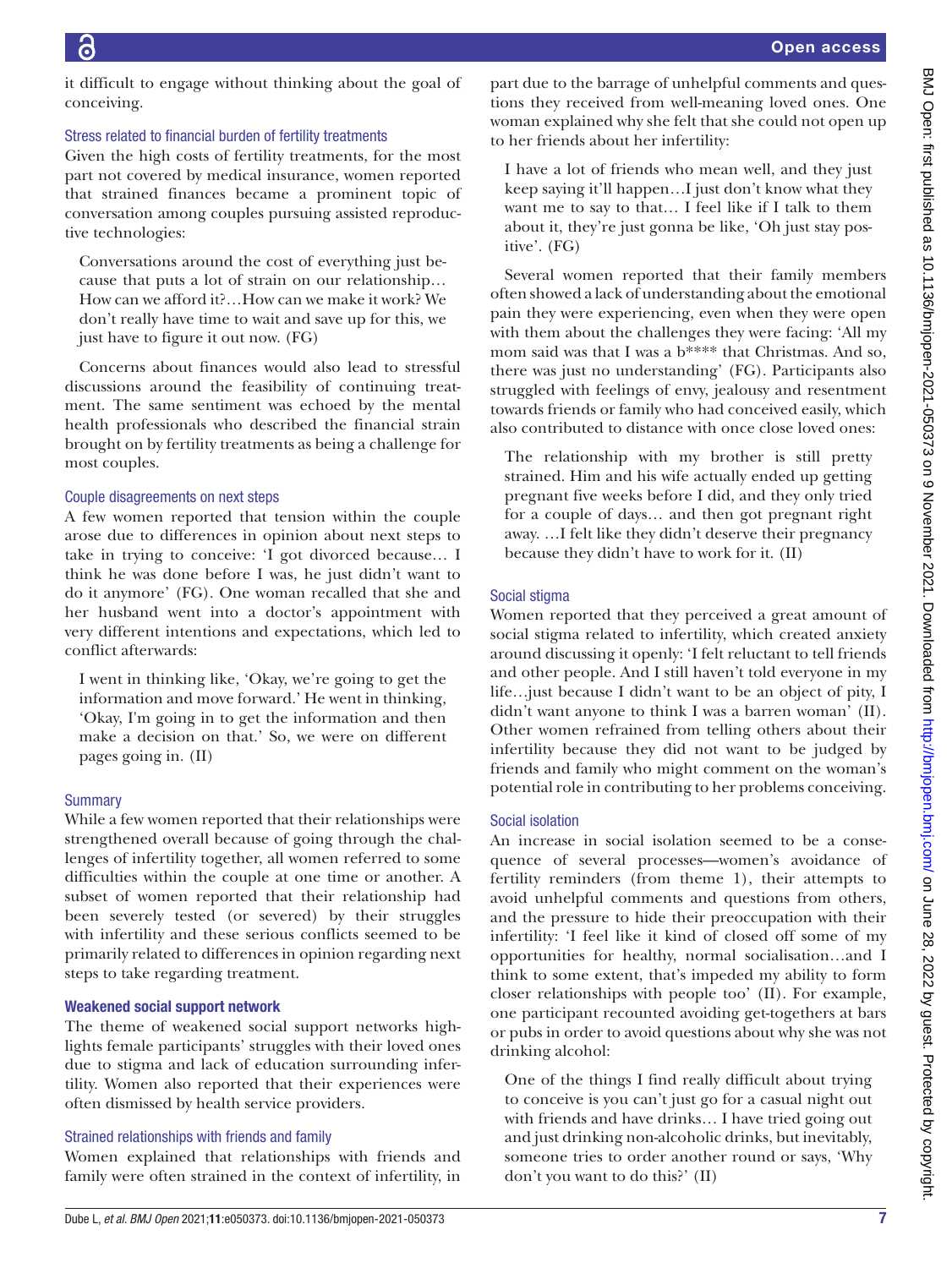Another participant recalled missing out on a family gettogether because a family member announced that she was pregnant at the event and she did not want to show her family how upset she was: 'I so distinctly remember sitting in my bedroom and just crying… I knew I couldn't leave our room' (FG).

# Feeling dismissed by health service providers

Several participants recounted feeling disappointed with the service they had received from their mental health provider. One woman recounted her encounter with a mental health professional specialising in infertility:

She gave me quite a cookie cutter approach to her counseling… like, you're going through infertility so you must be experiencing this and this and this. I was like 'Oh no, I am not experiencing that.' (II)

In addition, women described feeling dismissed by their reproductive healthcare service providers who sometimes minimised the emotional pain associated with what they were experiencing. One woman seeking care for a suspected miscarriage remembered:

My family doctor… He told me he didn't think I was miscarrying. He also said, 'If you are, then it's not really a big deal because you're young and you can keep trying. I've had patients that have been trying for years and years and years and you really shouldn't be worried yet'. And that's really difficult and frustrating to hear. (II)

Mental health professionals echoed the same sentiments, remarking that younger women are especially prone to receiving dismissive comments from the medical community:

Women with a female factor diagnosis who are very, very young often have a very hard time in the treatment process because they're often not taken seriously…I've heard many specialists tell them, 'You have lots of time, don't worry about it, it'll happen for you', which can be really quite dismissive of their feelings and their coping. (MHP)

# **Summary**

Through this theme, it became clear that women's tendency to distance themselves from others and the activities they used to enjoy was partly related to a desire to avoid having to discuss their infertility with others, whom they generally found to be unhelpful in providing emotional support. Several women perceived a lack of compassion and understanding of the emotional aspects of infertility among both mental health and reproductive health professionals, leading them to feel truly alone in coping with their emotional pain.

# Therapeutic techniques used by mental health professionals

All the mental health professionals reported using an eclectic approach to psychotherapy for infertility. They

combined techniques from a number of different therapeutic approaches, including but not limited to the following: supportive therapy, cognitive–behavioural therapy (CBT), dialectical behavioural therapy (DBT), acceptance and commitment therapy (ACT), compassionfocused therapy, mindfulness, counselling, eye movement desensitisation and reprocessing, cognitive processing therapy, emotion-focused therapy (EFT), solutionfocused therapy, psychodynamic therapy, interpersonal psychotherapy (IPT), internal family systems, expressive therapy, existential therapy and upside down therapy. A short description of these therapeutic approaches is given in [table](#page-8-0) 2.

CBT, DBT and mindfulness-based approaches stood out as the most used, although always in combination with others. Participants also reported applying CBT with caution: 'At times I might reach for CBT…but really I have to be very careful because…the distress that a woman is experiencing…are a normal response to an abnormal situation' (MHP 1). A second mental health professional echoed these concerns: 'There's nothing more invalidating to a woman who's experienced multiple losses than when you sit down with her and would say, … 'So, what are the cognitive distortions?'…It's invalidating' (MHP 1). Other mental health professionals found that CBT was not at all useful in the context of infertility:

CBT and solution-focused [therapy] are pretty useless with this population…and I know the evidence doesn't support that because that's the only theory [CBT] that has any evidence-based research behind it, which creates its own bias in and of itself. (MHP 11)

Several mental health professionals reported using mindfulness techniques, particularly for addressing anxiety, with one reporting: 'We do a lot of emotion regulation and mindfulness grounding and learning to breathe and settle their anxiousness' (MHP 3). A second professional stated: 'Women really find it helpful to learn just ways of the balance between accepting, and letting go, and having hope, and I think… that can be found through mindfulness' (MHP 12). Others reported combining a mindfulness approach with traditional CBT: 'I often and typically in practice use mindfulness and CBT together' (MHP 13). Still others endorsed using mindfulness in the context of other therapeutic approaches that include mindfulness as part of its focus, including ACT and DBT, a CBT-based approach that incorporates mindfulness and other skills aimed at promoting distress tolerance: 'I use… DBT techniques because the amount of distress that I see in these women is profound' (MHP 14).

Several mental health professionals emphasised that flexibility was critical and that adherence to a therapeutic approach should not interfere with responding to a client's needs in any given session. One therapist explained: 'Client centered is so important…some people just want to be heard and validated, and that's why they're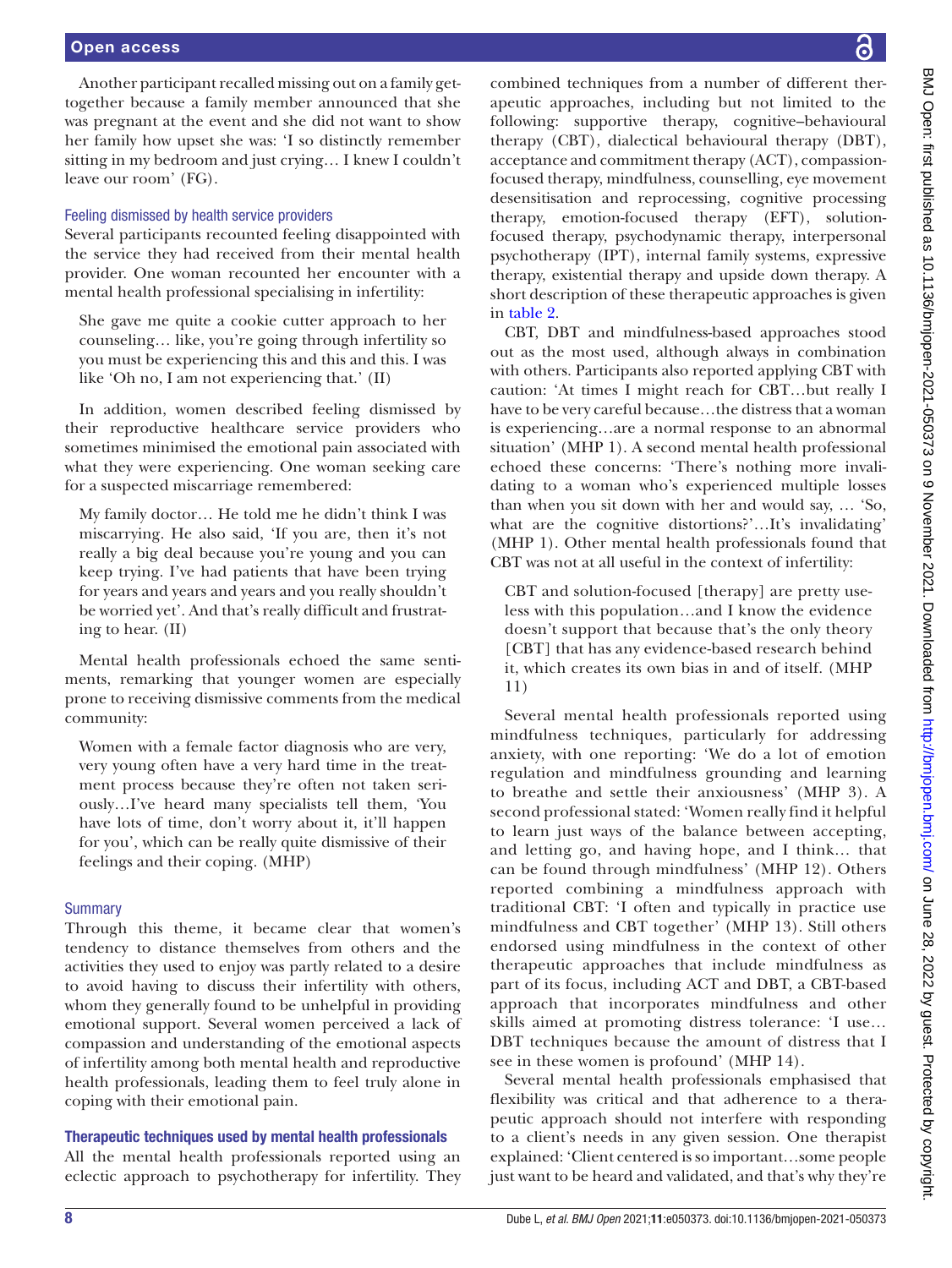<span id="page-8-0"></span>

| Table 2 Brief description of therapeutic approaches mentioned by mental health professionals |                                                                                                                                           |  |
|----------------------------------------------------------------------------------------------|-------------------------------------------------------------------------------------------------------------------------------------------|--|
| Therapeutic approach                                                                         | <b>Therapeutic focus</b>                                                                                                                  |  |
| Acceptance and commitment therapy <sup>37</sup>                                              | Teaching mindfulness strategies to decrease avoidance and increase focus on the<br>present                                                |  |
| Cognitive-behavioural therapy <sup>33</sup>                                                  | Changing cognitive distortions and changing behaviours to improve mental health                                                           |  |
| Cognitive processing therapy <sup>47</sup>                                                   | Challenging unhelpful beliefs related to trauma                                                                                           |  |
| Counselling <sup>48</sup>                                                                    | Providing emotional support to clients experiencing crisis, typically unstructured                                                        |  |
| Dialectical behavioural therapy <sup>34</sup>                                                | Improving emotion regulation and improving relationships; is highly successful for<br>borderline personality disorder                     |  |
| Emotion-focused therapy <sup>35</sup>                                                        | Increasing the awareness, acceptance, expression and regulation of emotion                                                                |  |
| Existential therapy <sup>49</sup>                                                            | Focuses on concepts related to human existence, such as death, responsibility and<br>the meaning of life                                  |  |
| Expressive therapy <sup>50</sup>                                                             | Using creative arts to facilitate the exploration of difficult emotions                                                                   |  |
| Eye movement desensitisation and<br>reprocessing <sup>51</sup>                               | Encouraging the patient to recall a traumatic memory while simultaneously moving<br>their eyes from side to side                          |  |
| Internal family systems <sup>52</sup>                                                        | Identifying and addressing the multiple 'subpersonalities' or families that form a<br>person's identity                                   |  |
| Interpersonal psychotherapy <sup>43</sup>                                                    | Resolving interpersonal problems and facilitating social support                                                                          |  |
| Mindfulness-based approaches <sup>53</sup>                                                   | Fostering greater awareness, attention and acceptance of present moment<br>experiences                                                    |  |
| Psychodynamic therapy <sup>54</sup>                                                          | Increasing client awareness of the unconscious influences on their past and present<br>behaviour                                          |  |
| Solution-focused therapy <sup>55</sup>                                                       | Helping the client identify resources that will help them develop a realistic and<br>sustainable solution to the problems they are facing |  |
| Upside down therapy <sup>56</sup>                                                            | Incorporating elements of play to increase distance between oneself and the content<br>of one's thoughts                                  |  |

coming to therapy' (MHP 7). Another expressed a similar sentiment: 'everyone is different…looking at what are their goals… so very client-centered focus' (MHP 9).

In sum, all mental health professional participants reported using techniques from more than one psychotherapeutic approach in order to address the psychological symptoms associated with infertility and to target the specific needs of each client.

# **DISCUSSION**

The purpose of the current study was to gain a deeper understanding of infertility-related distress as well as gather information about which psychotherapeutic approaches were being used by mental health professionals for the treatment of infertility-related distress. The ultimate aim was to inform the development of an intervention better tailored to infertility and more effective than currently available ones. While some of the identified themes and subthemes are common to mood and anxiety disorders unrelated to infertility, the results of the current study also highlighted several challenges that are clearly unique to infertility. Women's reports, corroborated by the accounts of mental health professionals specialising in infertility-related distress, paint a picture of infertility-related distress in which one is highly preoccupied and emotionally invested in the day-to-day

occurrences of the menstrual/treatment cycle, leading to high anxiety and fluctuating mood. As they are preoccupied with their current efforts and wish to avoid having to explain themselves to others or to submit themselves to others' pregnancies and children, they become more reclusive and spend less time engaged in activities that previously enriched their lives. They worry about who they will be and what their lives will look like if they never conceive. At the same time, at home, women are struggling to connect with their partner as they do not always find themselves to be on the same page with regard to various reproductive events and/or decisions to be made. In a subset of women, these emotional struggles contribute to clinical mental health problems over time and, in some, the complete dissolution of their relationship. Below, we review each of the identified themes in greater detail and compare our findings with those of other studies.

Anxiety emerged as one of the most prominent features of infertility-related distress, consistent with previous findings from other studies in which anxious rumination was reported to be a common feature of infertility.<sup>[22 23](#page-11-9)</sup> A few studies have also reported on women's narrowed focus on infertility to the exclusion of other activities, as well as excessive information seeking as behavioural features of anxiety. $24-26$  In this study, these subthemes were more prominent, and we suspect that the inclusion of mental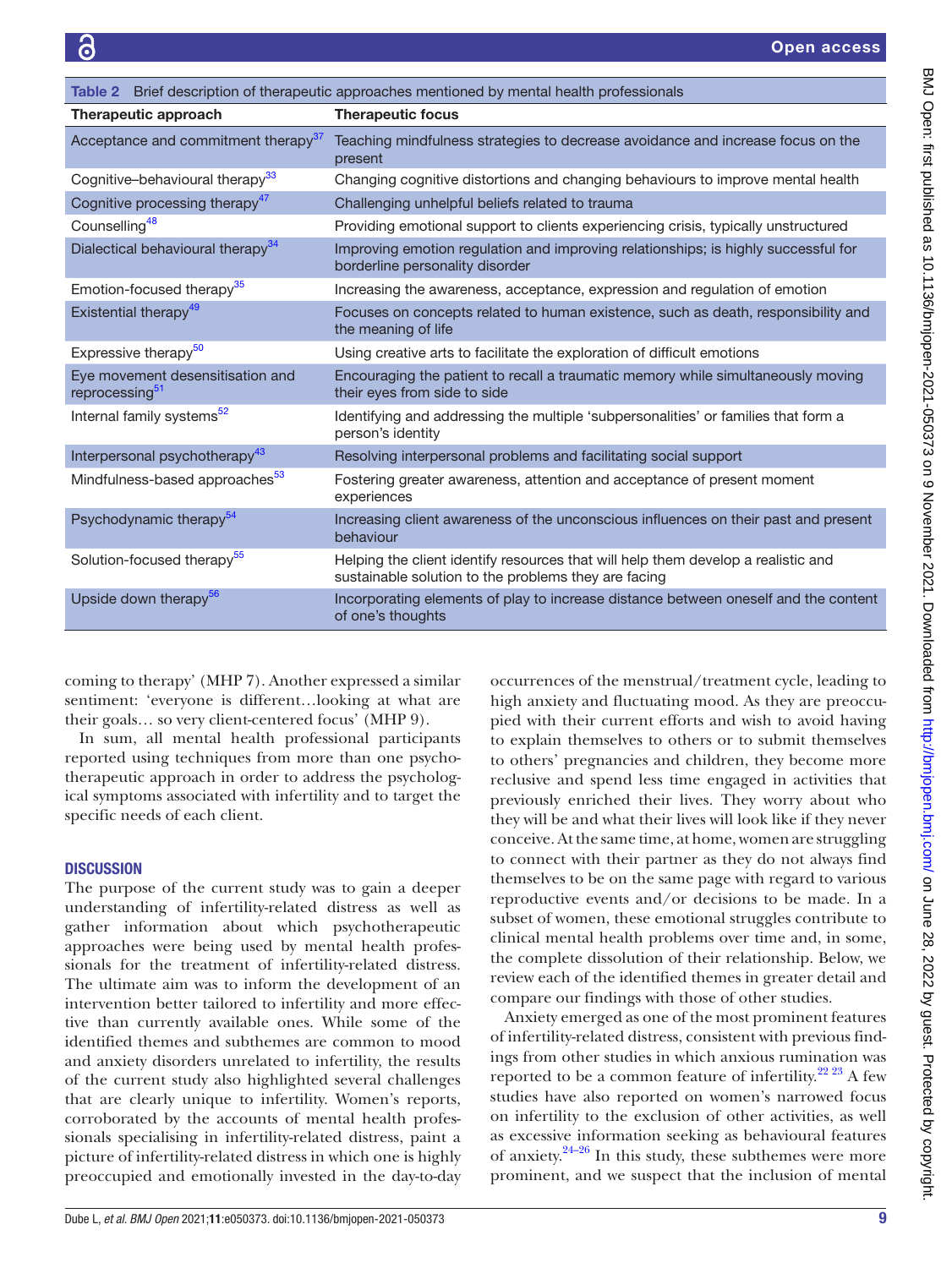health professionals, providing an outsider's perspective, was a unique feature in the current study that may have facilitated the identification of these subthemes.

With regard to the second theme, mood disturbance, other researchers have also reported on the 'emotional rollercoaster' of infertility, as well as the loss of control that women frequently experience.<sup>[6 22 27 28](#page-10-6)</sup> Emotional exhaustion and burnout have also been reported as a common feature of infertility, resulting from the chronic exposure to the emotional ups and downs of infertility.<sup>26 29</sup> This finding is consistent with the high rate of clinical depression seen among women struggling with infertility.<sup>7</sup><sup>9</sup> <sup>10</sup> The third theme—threat to self-esteem, identity and purpose—is somewhat similar to previous reports that women's view of themselves and their future identities are challenged by infertility, leading to feelings of role loss or role failure and the development of a negative self-perception.<sup>[6 26 27](#page-10-6)</sup> Pedro and Andipatin<sup>30</sup> also reported on women's tendency to blame themselves for their infertility. Finally, the broad themes of deterioration of the couple, $22\frac{23}{28}$  and of weakened social support systems $^{27}$   $^{28}$  have been previously identified. However, the identification of specific subthemes within these broader issues is unique to the current study and helps to inform the identification and development of more effective psychotherapies directly targeting infertilityrelated distress. The subtheme relating to negative interactions with healthcare providers adds to the findings of previous studies<sup>31 32</sup> and highlights the need for increased awareness and education among healthcare providers in addressing the emotional aspect of infertility with sensitivity and compassion.

Mental health professionals reported using an array of techniques borrowed from a range of psychotherapy approaches, some more evidence based than others, to address the unique challenges associated with infertilityrelated distress. CBT, arguably the psychotherapeutic approach most supported by research evidence for the treatment of depression and anxiety unrelated to infertility, $33$  was met with disdain by some and cautious acknowledgement of its potential benefits by others. Specific concerns about CBT related to its focus on 'cognitive distortions' as being invalidating of the very natural emotions resulting from infertility. Approaches incorporating mindfulness, commonly termed 'thirdwave' psychotherapy approaches, were mentioned numerous times as being helpful, including ACT, DBT and mindfulness-based cognitive therapy, all of which are supported by growing bodies of research evidence for distress unrelated to infertility.<sup>33 34</sup> Other therapy approaches mentioned, such as EFT, upside down therapy and existential therapy, have modest to no research support as of yet. $3536$ 

These findings, in combination with recent metaanalytical evidence suggesting that the efficacy of current psychotherapeutic approaches to infertility is modest,<sup>15</sup> perhaps reflect a need for a new psychotherapeutic approach that combines techniques from various

approaches to create a more tailored intervention that addresses the unique psychological challenges identified here. While cognitive restructuring, progressive muscle relaxation, and mindfulness meditation are the mostused and tested approaches to date for the treatment of infertility-related distress, their efficacy in this population is limited. $15$  Several other approaches mentioned by the mental health professionals may better target the unique aspects of infertility-related distress. For example, some of the techniques used in DBT aimed at improving distress tolerance $34$  may help women cope with intense distress during medical procedures or after very upsetting news. The interpersonal effectiveness skills taught in DBT may also help individuals appropriately interact with the people in their lives who say unhelpful or upsetting things related to their infertility.

ACT, mentioned by several mental health professionals in our study, may be useful in addressing the avoidance of infertility reminders, which emerged as one of the subthemes of infertility-related anxiety, as ACT encourages women to engage in activities that align with their values, in spite of the distress that doing so may cause. $37$ For example, a woman who highly values being a supportive sister will be encouraged to work up to going to her sister's baby shower. Importantly, cognitive strategies and mindfulness exercises are first introduced to equip clients with the tools needed to cope with the distress they encounter through the process of exposure. To date, studies conducted in the Middle East have applied ACT to infertility-related distress with promising results,  $38-40$ though it has yet to be tested in North America.

Several of the mental health professionals highlighted the use of mindfulness-based approaches. Although mindfulness approaches have proven to be of limited efficacy for infertility-related distress, one mindfulnessbased approach that has yet to be applied to infertility is loving-kindness meditation  $(LKM)$ ,  $\frac{1}{4}$  which seems to map on well to both shame/self-blame and severed relationships with others. LKM is a Buddhist practice aimed at increasing compassion towards self and others. As a first step, one meditates while focusing on statements that promote self-love and self-compassion (eg, 'May I be free from mental suffering or distress'), while attempting to let go of any self-judgement or self-hatred. Next, thoughts and statements centre around an elderly loved one, then a close loved one, next a neutral person, and, finally, someone with whom you have a difficult relationship or feel bitterness towards. Mounting research<sup>42</sup> suggests that LKM increases both positive self-regard as well as positive feelings towards others. In infertility, it may therefore be used to reduce feelings of shame related to the diagnosis while also improving relationships with others who fail to provide the emotional support that was expected or hoped for.

IPT, which was also mentioned by several mental health professionals, may also be an effective approach to improving a woman's interpersonal relationships within the context of infertility. IPT is a time-limited,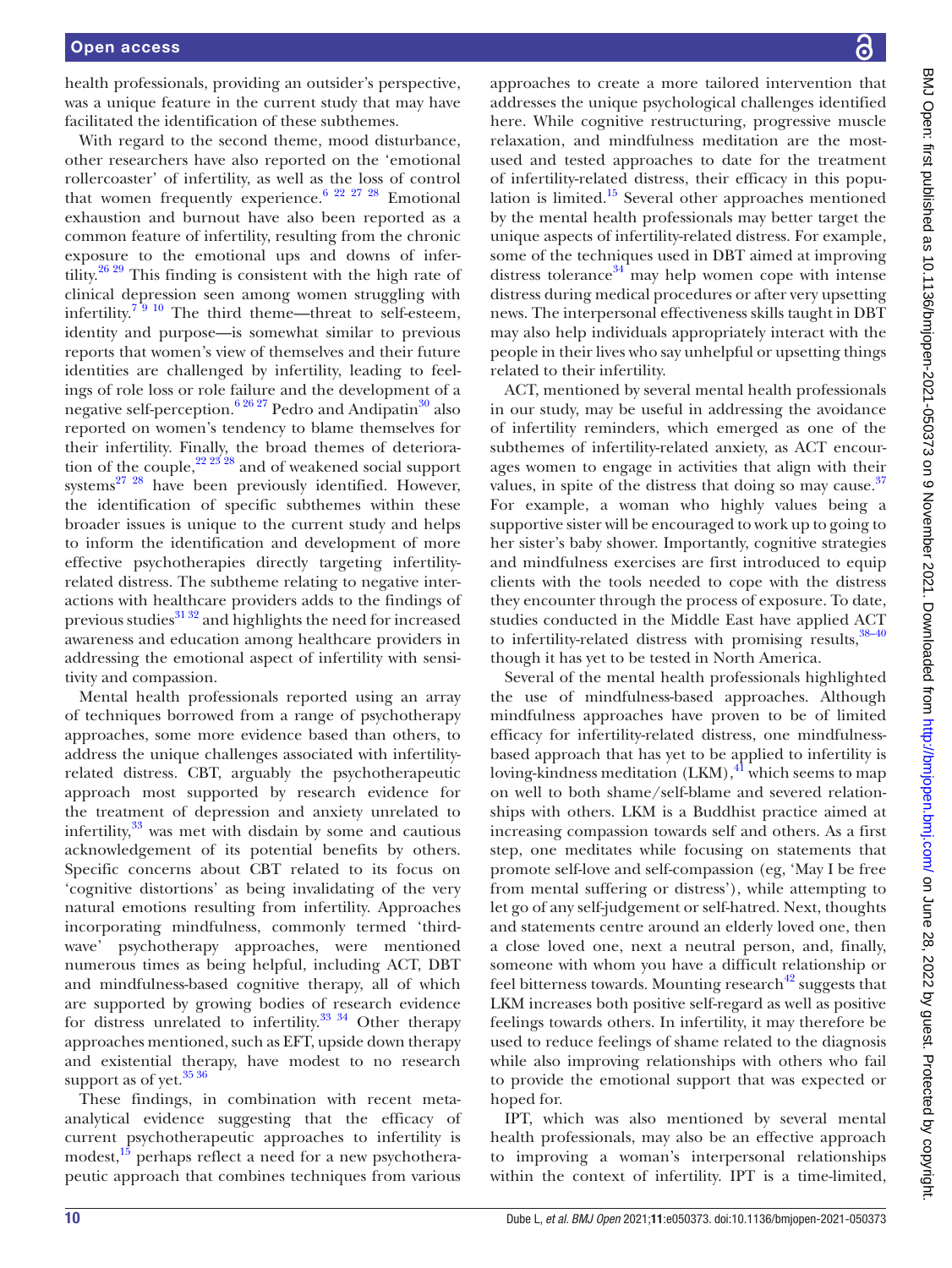evidence-based therapy that uses techniques such as communication analysis and role-playing to address four main interpersonal issues: interpersonal disputes, role transitions, grief and interpersonal deficits.<sup>4344</sup> Within the context of infertility, interpersonal disputes may include disagreements with one's partner about next steps to take in fertility treatments or negative interactions with loved ones who inadvertently make unhelpful comments. 'Role transitions' may also be relevant for women contemplating stopping treatments and who are trying to make peace with living a child-free life. Finally, 'grief' is clearly applicable to negative pregnancy test outcome or miscarriage. To our knowledge, a single pilot study has tested IPT for infertility-related distress, with promising results.[45](#page-11-33)

Though CBT has been applied to infertility in a number of studies, with limited results, there are a number of CBTbased techniques that have yet to be used but that may address some of the specific infertility-related psychological challenges raised in this study. Specifically, given the prominence of anxious rumination and excessive information seeking, the incorporation of 'worry time' may be warranted. 'Worry time' is a technique that is commonly used in CBT for generalised anxiety disorder and involves having the client set aside a certain amount of time daily (eg, 30 min once or twice daily) to devote to their ongoing worries[.33 46](#page-11-12) In the context of infertility, this time could be used to research potential treatments, budget for fertility treatments or simply contemplate what life might be like without children. Whenever an infertility-related worry pops up outside of 'worry time', women would be encouraged to jot down their concerns on a notepad, to be considered further during the next worry time. While this technique may seem counterintuitive, research has found it to be effective in reducing the amount of time spent ruminating overall.<sup>3346</sup>

A few limitations are worth mentioning. Our sample was relatively homogeneous, being largely Caucasian and of high socioeconomic status, potentially limiting the generalisability of our findings to the larger population. All participants were also in heterosexual relationships, perhaps preventing the discovery of themes specific to same-sex couples. Despite these limitations, our study is strengthened by its patient-oriented approach and its inclusion of mental health professionals specialising in infertility.

Ultimately, it is hoped that the careful consideration of the unique aspects of infertility-related distress will result in the most effective intervention possible for this population. The findings of the current study highlight the need to address individuals' struggles with anxiety and depressive mood while also repairing fractured couple and interpersonal relationships, facilitating continued engagement in activities that enriched one's life before the diagnosis of infertility and that help to increase resilience in the face of the stressful circumstances surrounding infertility.

Acknowledgements The authors would like to express their gratitude to the women and the mental health professionals who gave their invaluable time to contribute to this study. Special thanks go to the panel of women and the team at the Women's Mental Health Research lab for their continuous support.

Contributors LD contributed to study design, data collection, analysis, and drafting and revising the manuscript. NN-M contributed to analysis and revising the manuscript. AAB contributed to data collection and revising the manuscript. JLG contributed to study design, data collection, analysis and revising the manuscript. All authors approved the final version of the manuscript. As the guarantor, JLG accepts responsibility for the overall content of the manuscript.

Funding LD's salary and this study were funded by the Saskatchewan Health Research Foundation Patient Oriented Research Leader Award (grant #4577). JLG is supported by a Tier II Canadian Institutes of Health (CIHR) Canada Research Chair.

Disclaimer Funders and institutions played no role in the development and implementation of this study.

Competing interests None declared.

Patient and public involvement Patients and/or the public were involved in the design, or conduct, or reporting, or dissemination plans of this research. Refer to the Methods section for further details.

Patient consent for publication Not required.

Ethics approval This study was conducted between November 2019 and February 2020 and approved by the Research Ethics Board of the University of Regina (REB# 2019-137). All women with infertility provided written informed consent and received a \$10 gift card. Mental health professionals provided oral consent over the phone and did not receive compensation. All participants gave consent to be audio-recorded.

Provenance and peer review Not commissioned; externally peer reviewed.

Data availability statement No data are available. The data (transcripts and audios files) for this study cannot be made available to the public due to ethical reasons. However, the original data are reflected in the results which provide a rich and thick description of the contents of the interviews through quotations.

Open access This is an open access article distributed in accordance with the Creative Commons Attribution Non Commercial (CC BY-NC 4.0) license, which permits others to distribute, remix, adapt, build upon this work non-commercially, and license their derivative works on different terms, provided the original work is properly cited, appropriate credit is given, any changes made indicated, and the use is non-commercial. See: [http://creativecommons.org/licenses/by-nc/4.0/.](http://creativecommons.org/licenses/by-nc/4.0/)

#### ORCID iD

Jennifer L Gordon<http://orcid.org/0000-0001-6401-6827>

#### **REFERENCES**

- <span id="page-10-0"></span>1 Bushnik T, Cook JL, Yuzpe AA, *et al*. Estimating the prevalence of infertility in Canada. *[Hum Reprod](http://dx.doi.org/10.1093/humrep/der465)* 2012;27:738–46.
- 2 Sharlip ID, Jarow JP, Belker AM, *et al*. Best practice policies for male infertility. *[Fertil Steril](http://dx.doi.org/10.1016/S0015-0282(02)03105-9)* 2002;77:873–82.
- <span id="page-10-1"></span>3 World Health Organization. Sexual and reproductive health - Multiple definitions of infertility 2020, 2020. Available: [https://www.who.int/](https://www.who.int/reproductivehealth/topics/infertility/multiple-definitions/en/) [reproductivehealth/topics/infertility/multiple-definitions/en/](https://www.who.int/reproductivehealth/topics/infertility/multiple-definitions/en/)
- <span id="page-10-2"></span>4 Agarwal A, Mulgund A, Hamada A, *et al*. A unique view on male infertility around the globe. *[Reprod Biol Endocrinol](http://dx.doi.org/10.1186/s12958-015-0032-1)* 2015;13:37.
- <span id="page-10-3"></span>5 Bai C-F, Cui N-X, Xu X, *et al*. Effectiveness of two guided selfadministered interventions for psychological distress among women with infertility: a three-armed, randomized controlled trial. *[Hum](http://dx.doi.org/10.1093/humrep/dez066)  [Reprod](http://dx.doi.org/10.1093/humrep/dez066)* 2019;34:1235–48.
- <span id="page-10-6"></span>6 Born SL, Carotta CL, Ramsay-Seaner K. A multicase study exploring women's narratives of infertility: Implications for counsellors. *Qual Rep* 2018;23:2992–3003.
- <span id="page-10-4"></span>7 Chen T-H, Chang S-P, Tsai C-F, *et al*. Prevalence of depressive and anxiety disorders in an assisted reproductive technique clinic. *[Hum](http://dx.doi.org/10.1093/humrep/deh414)  [Reprod](http://dx.doi.org/10.1093/humrep/deh414)* 2004;19:2313–8.
- 8 Kee BS, Jung BJ, Lee SH. A study on psychological strain in IVF patients. *[J Assist Reprod Genet](http://dx.doi.org/10.1023/a:1009417302758)* 2000;17:445–8.
- 9 Nelson CJ, Shindel AW, Naughton CK, *et al*. Prevalence and predictors of sexual problems, relationship stress, and depression in female partners of infertile couples. *[J Sex Med](http://dx.doi.org/10.1111/j.1743-6109.2008.00880.x)* 2008;5:1907–14.
- 10 Volgsten H, Skoog Svanberg A, Ekselius L, *et al*. Prevalence of psychiatric disorders in infertile women and men undergoing in vitro fertilization treatment. *[Hum Reprod](http://dx.doi.org/10.1093/humrep/den154)* 2008;23:2056–63.
- <span id="page-10-5"></span>11 Chernoff A, Balsom AA, Gordon JL. Psychological coping strategies associated with improved mental health in the context of infertility. *[Arch Womens Ment Health](http://dx.doi.org/10.1007/s00737-020-01029-9)* 2021;24:73–83.